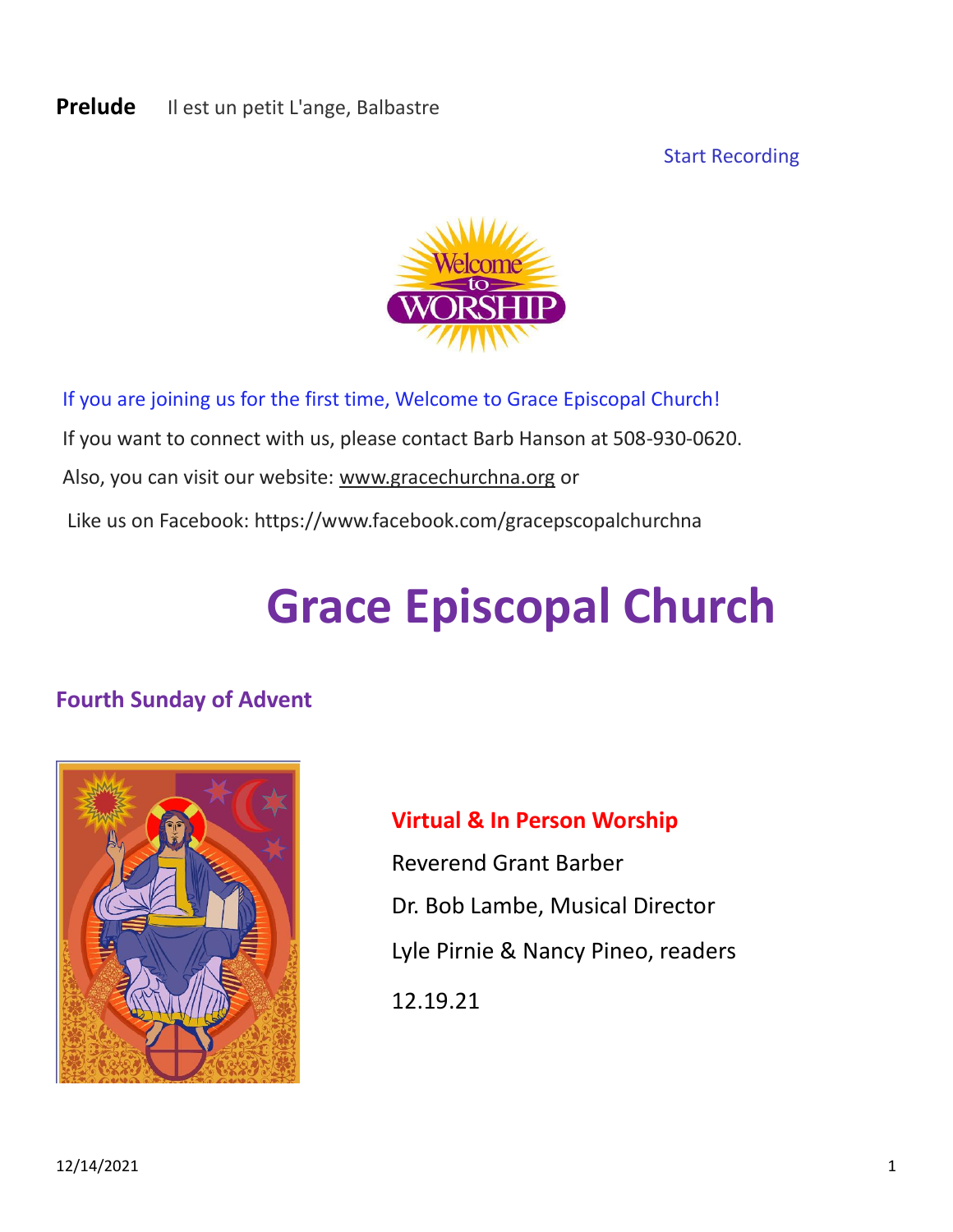### **4th Sunday of our Advent Preparing: Joy**

*Knowing we prepare by recognizing the truth we live in at the present moment, claiming the promise of God repairing the breach between people, we bring our own joy in response to this season—a quiet joy that foreshadows the full-throated joy of Christmas.*

#### *Following the opening hymn:*

*Celebrant:* In the wilderness prepare the way of the Lord, make straight in the desert a highway for our God… Then the glory of the Lord shall be revealed, and all people shall see it together. - Isaiah 40:3, 5

#### From **Micah 5:2-5a**

Reader: You, O Bethlehem of Ephrathah, who are one of the little clans of Judah, *All: from you shall come forth for me one who is to rule in Israel, whose origin is from of old, from ancient days.*

Reader: Therefore he shall give them up until the time when she who is in labor has brought forth;

*All: then the rest of his kindred shall return to the people of Israel.*

Reader: And he shall stand and feed his flock in the strength of the LORD, in the majesty of the name of the LORD his God.

*All: And they shall live secure, for now he shall be great to the ends of the earth; and he shall be the one of peace.*

#### **Lighting the Candle**

*The first 3 candles are lit.* 

Reader: Light of the world, in grace and beauty, mirror of God's eternal face, transparent flame of love's free duty, *All: You bring salvation to our human race.* 

Reader: Sacred Mystery, we light the fourth candle of Advent for peace and promise.

12/14/2021 2 *The fourth candle is lit.*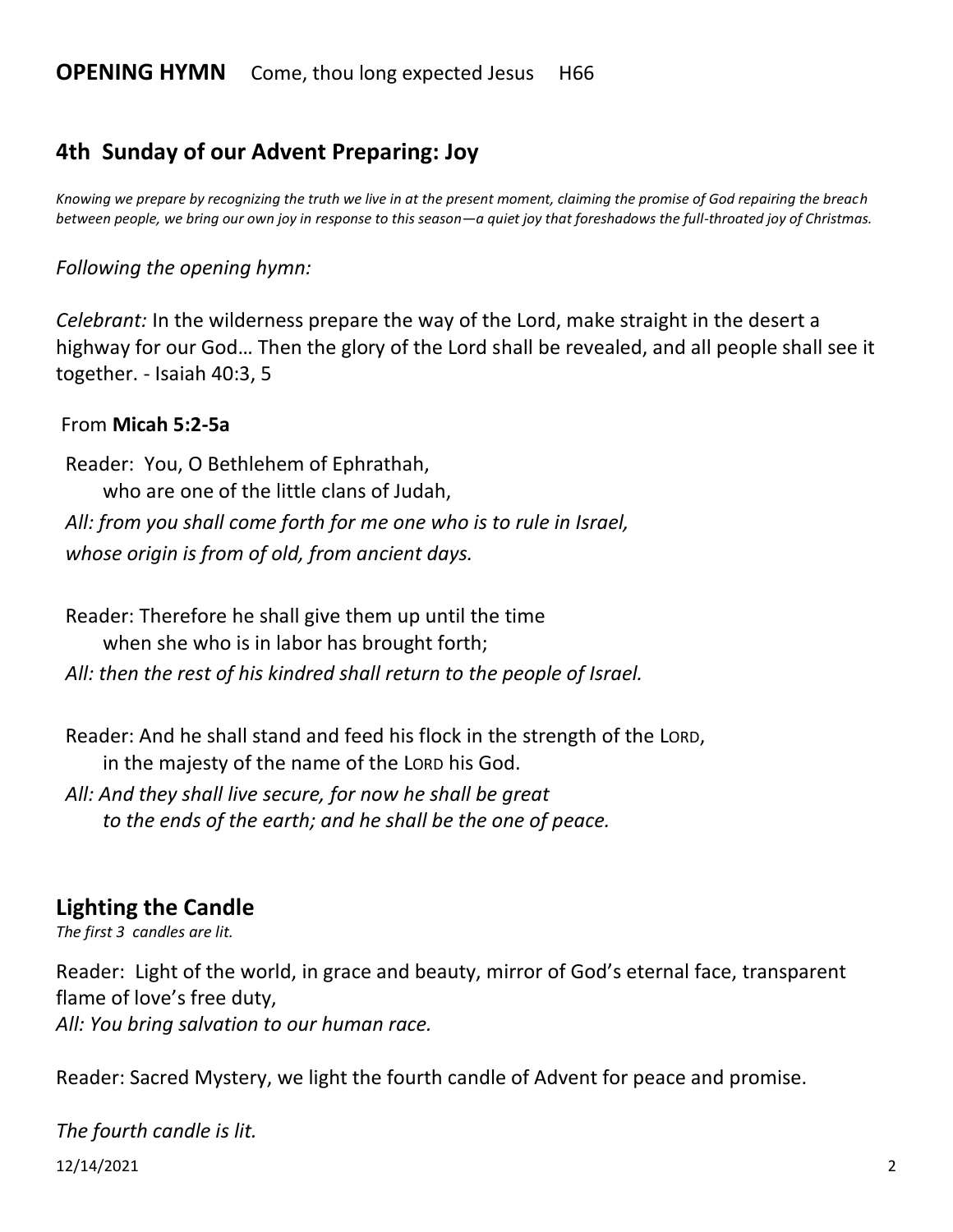Reader 2: We kindle it with peace. We hear the joy in Mary's song and witness her faith, which proclaims your kingdom come. All: Sacred Mystery, you are the prime mover in our lives. We ask that, in these days of preparation, you inspire us to proclaim, by word and example, the dream of your beloved community. Amen.

### **Song of Praise** Kyrie S91

### **The Collect**

Purify our conscience, Almighty God, by your daily visitation, that your Son Jesus Christ, at his coming, may find in us a mansion prepared for himself; who lives and reigns with you, in the unity of the Holy Spirit, one God, now and for ever. *Amen*.

### **First Reading: Hebrews 10:5-10**

When Christ came into the world, he said,

- "Sacrifices and offerings you have not desired, but a body you have prepared for me;
- in burnt offerings and sin offerings you have taken no pleasure.
- Then I said, 'See, God, I have come to do your will, O God' (in the scroll of the book it is written of me)."

When he said above, "You have neither desired nor taken pleasure in sacrifices and offerings and burnt offerings and sin offerings" (these are offered according to the law), then he added, "See, I have come to do your will." He abolishes the first in order to establish the second. And it is by God's will that we have been sanctified through the offering of the body of Jesus Christ once for all.

Hear what the Spirit is saying to God's people *All: Thanks be to God*

### **Canticle 80**

1 Hear, O Shepherd of Israel, leading Joseph like a flock; \* shine forth, you that are enthroned upon the cherubim.

*Refrain*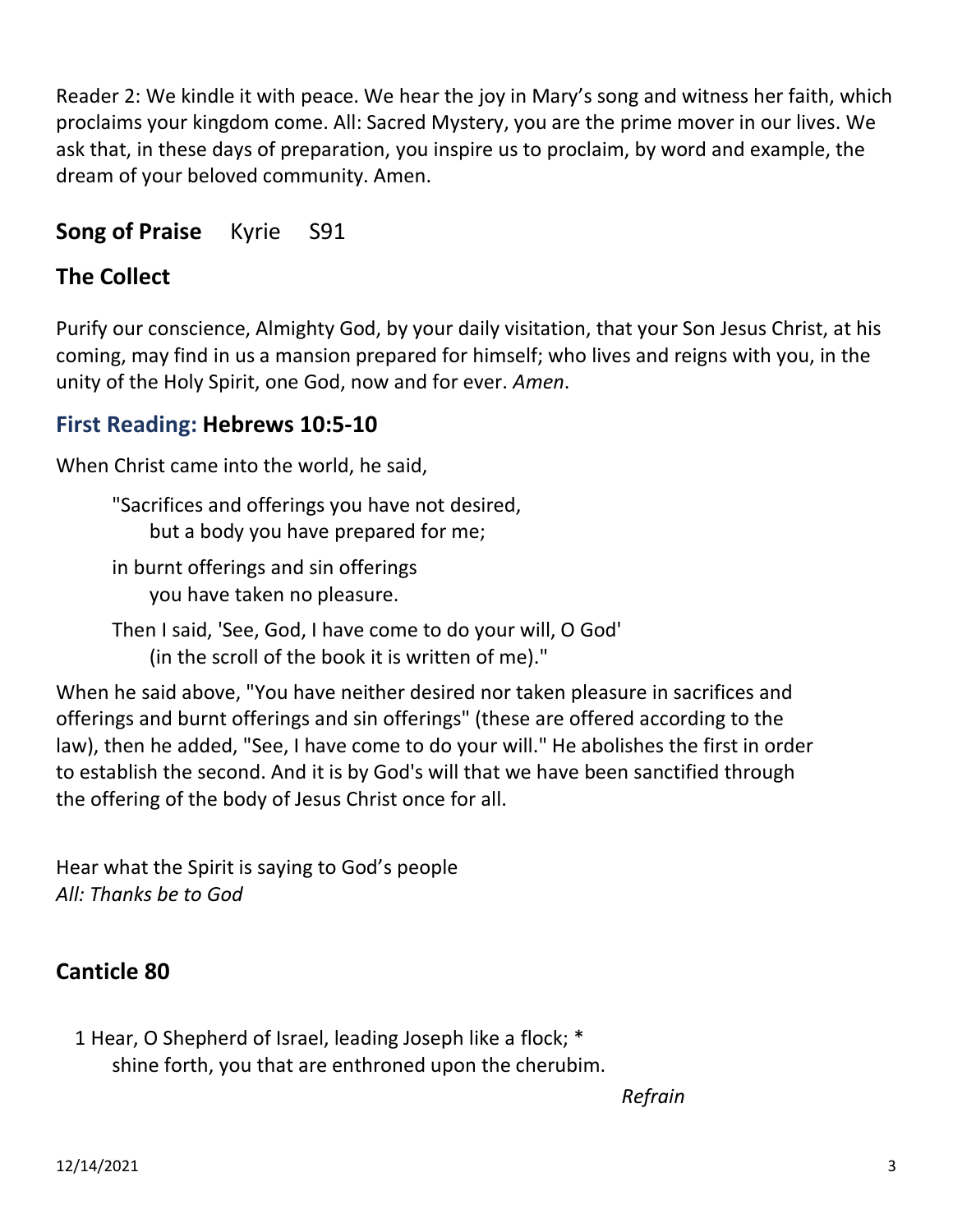### Psalm 80



2 In the presence of Ephraim, Benjamin, and Manasseh, \* stir up your strength and come to help us.

Re

 $\overline{u}$ s

show

hosts:

we

- *Refrain* 3 Restore us, O God of hosts; \* show the light of your countenance, and we shall be saved. *Refrain*
- 4 O LORD God of hosts, \* how long will you be angered despite the prayers of your people? . *Refrain*
- 5 You have fed them with the bread of tears; \* you have given them bowls of tears to drink. *Refrain*
- 6 You have made us the derision of our neighbors, \* and our enemies laugh us to scorn.

### *Refrain*

#### Gospel **Luke 1:39-55**

The Holy Gospel of our Lord Jesus Christ According to Luke

*All: Glory to you, Lord Christ*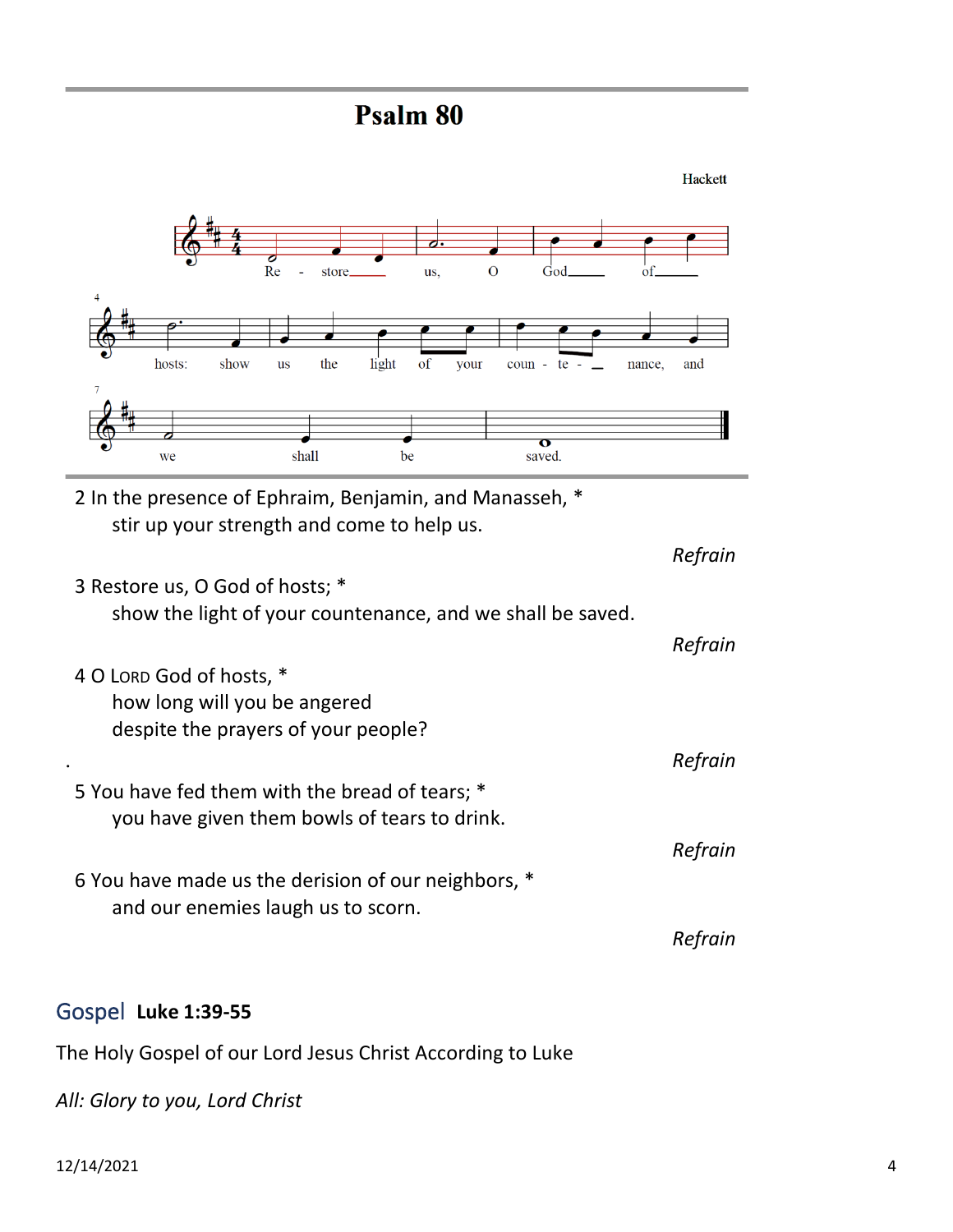In those days Mary set out and went with haste to a Judean town in the hill country, where she entered the house of Zechariah and greeted Elizabeth.

When Elizabeth heard Mary's greeting, the child leaped in her womb. And Elizabeth was filled with the Holy Spirit and exclaimed with a loud cry, "Blessed are you among women, and blessed is the fruit of your womb. And why has this happened to me, that the mother of my Lord comes to me? For as soon as I heard the sound of your greeting, the child in my womb leaped for joy. And blessed is she who believed that there would be a fulfillment of what was spoken to her by the Lord."

And Mary said,

"My soul magnifies the Lord, and my spirit rejoices in God my Savior, for he has looked with favor on the lowliness of his servant. Surely, from now on all generations will call me blessed; for the Mighty One has done great things for me, and holy is his name. His mercy is for those who fear him from generation to generation. He has shown strength with his arm; he has scattered the proud in the thoughts of their hearts. He has brought down the powerful from their thrones, and lifted up the lowly; he has filled the hungry with good things, and sent the rich away empty. He has helped his servant Israel, in remembrance of his mercy, according to the promise he made to our ancestors, to Abraham and to his descendants forever."

The Gospel of the Lord *People: Praise to you Lord Christ*

### HOMILY Rev. Grant Barber

### **The Nicene Creed**

12/14/2021 5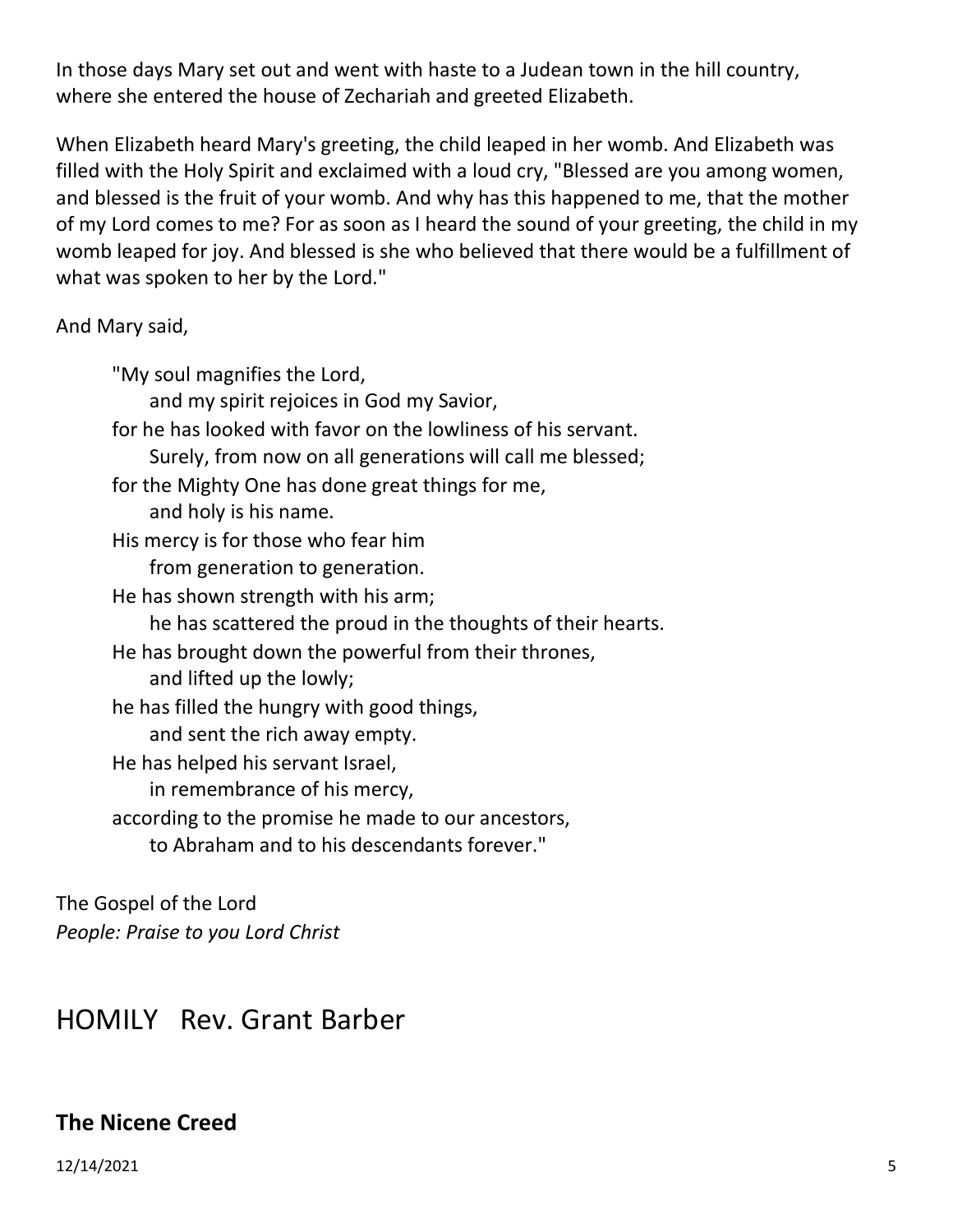We believe in one God, the Father, the Almighty, maker of heaven and earth, of all that is, seen and unseen.

We believe in one Lord, Jesus Christ, the only Son of God, eternally begotten of the Father, God from God, Light from Light, true God from true God, begotten, not made, of one Being with the Father. Through him all things were made.

For us and for our salvation he came down from heaven: by the power of the Holy Spirit he became incarnate from the Virgin Mary, and was made man.

For our sake he was crucified under Pontius Pilate; he suffered death and was buried.

On the third day he rose again in accordance with the Scriptures;

he ascended into heaven and is seated at the right hand of the Father.

He will come again in glory to judge the living and the dead, and his kingdom will have no end.

We believe in the Holy Spirit, the Lord, the giver of life, who proceeds from the Father and the Son. With the Father and the Son he is worshiped and glorified. He has spoken through the Prophets.

We believe in one holy catholic and apostolic Church.

We acknowledge one baptism for the forgiveness of sins.

We look for the resurrection of the dead, and the life of the world to come. Amen

### **Prayers of the People – Reader**

*Please enter prayers and petitions into the chat if attending virtually*.

Leader: We are invited to prepare, to discern what gives us true life.

- *People: Gracious God, in the midst of busy lives may we hear the invitation to reflection, quiet, and to know the true joy which satisfies our hopes and desires.*
- Leader: The cold arrives in this season. As we warm our homes, may our hearts be kindled with love for the dignity and well-being of all: peace in our homes, our streets, our towns, between friends, family members, for our parish and in the hearts of all who seek you. *People: Lord God, may our thoughts, and actions testify to the love we find in you.*

Leader: During a holiday season life can be hard for the lonely, those who are sick, those who grieve. We pray now especially for those in any need, and especially those on our prayer list: Ron, Ginny, Marilyn W., Carole HP., Muriel C., Richard T., David T. Sunrise T., Laura K., Art G., and Natalie W.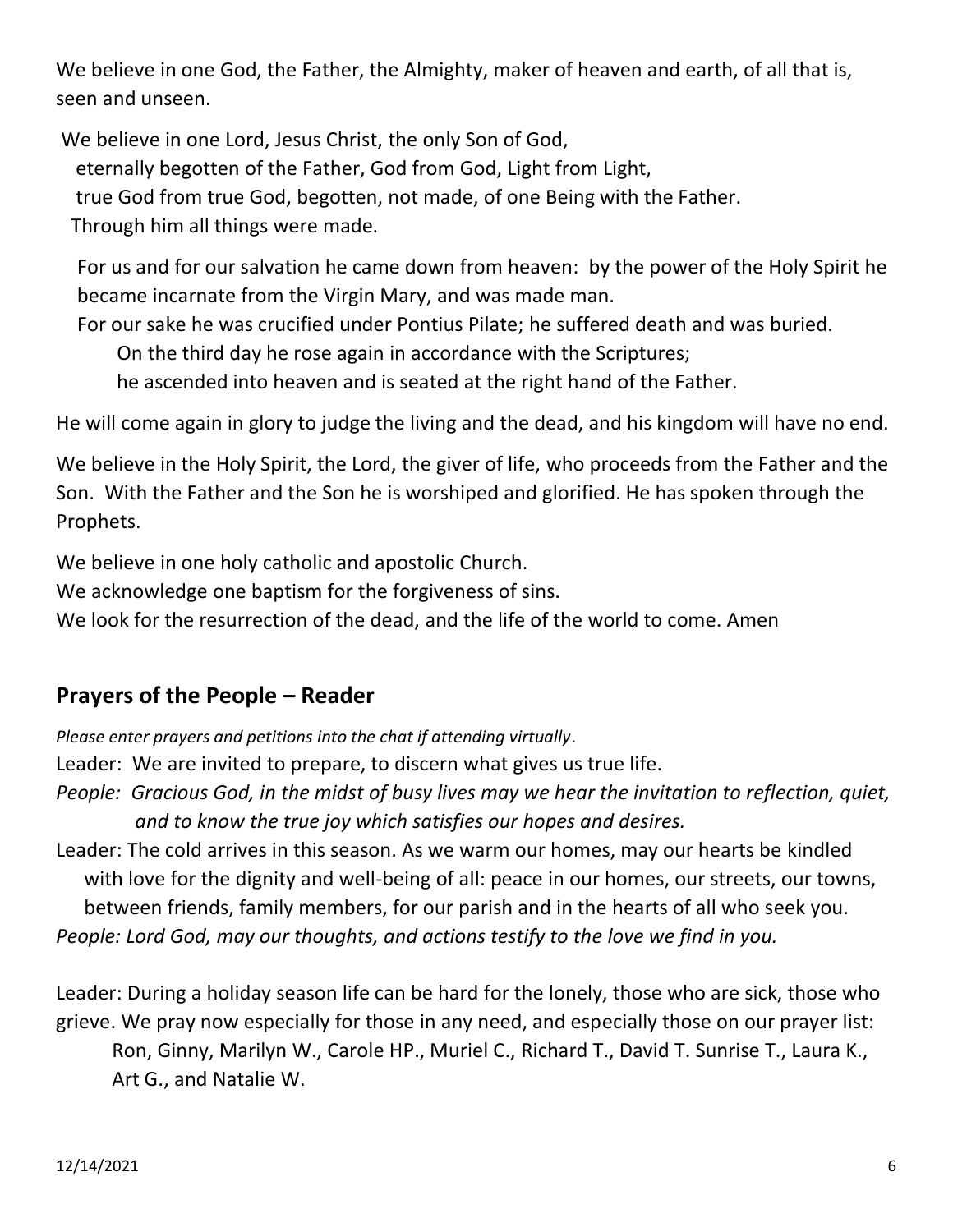Dear Lord, we continue to lift up to you in prayer all those parishioners, family members, and friends who have been a part of our Prayers of the People. Their needs are many, and they remain in our hearts and minds. Lord, we pray that you will continue to heal them and nurture them. Amen.

*Please let the office know (1) if you have any person in urgent need of prayer to be added to these prayers and (2) those with longer term, chronic needs, will be added to the Prayer Chain for long term prayer care.*

Leader: We pray for those serving in the military, especially: Baron S., Zachary S., Christopher, & Joey

Leader: We give thanks for those whom we love but see no longer and those we now name silently or out loud. They stand before you and pray for us, as we now pray for them.

*People: May light perpetual shine upon them.*

Leader: Are there other intercessions or thanksgivings others wish to name?

*All are invited to speak out loud or enter in the chat and offer further prayer needs, including birthday or anniversary remembrances. Leader or other person reads petitions entered into Zoom Chat.*

Celebrant: asks if there are any birthdays or anniversaries to be celebrated in the coming week, then prays for those named; if none come forward with birthdays or anniversaries, the Celebrant adds a concluding Collect.

### **Confession and Absolution**

*The Deacon or Celebrant says*

Let us confess our sins against God and our neighbor.

#### *Minister and People*

Most merciful God, we confess that we have sinned against you in thought, word, and deed, by what we have done, and by what we have left undone. We have not loved you with our whole heart; we have not loved our neighbors as ourselves. We are truly sorry and we humbly repent. For the sake of your Son Jesus Christ, have mercy on us and forgive us; that we may delight in your will, and walk in your ways, to the glory of your Name. Amen.

### *The Priest, stands and says*

12/14/2021 7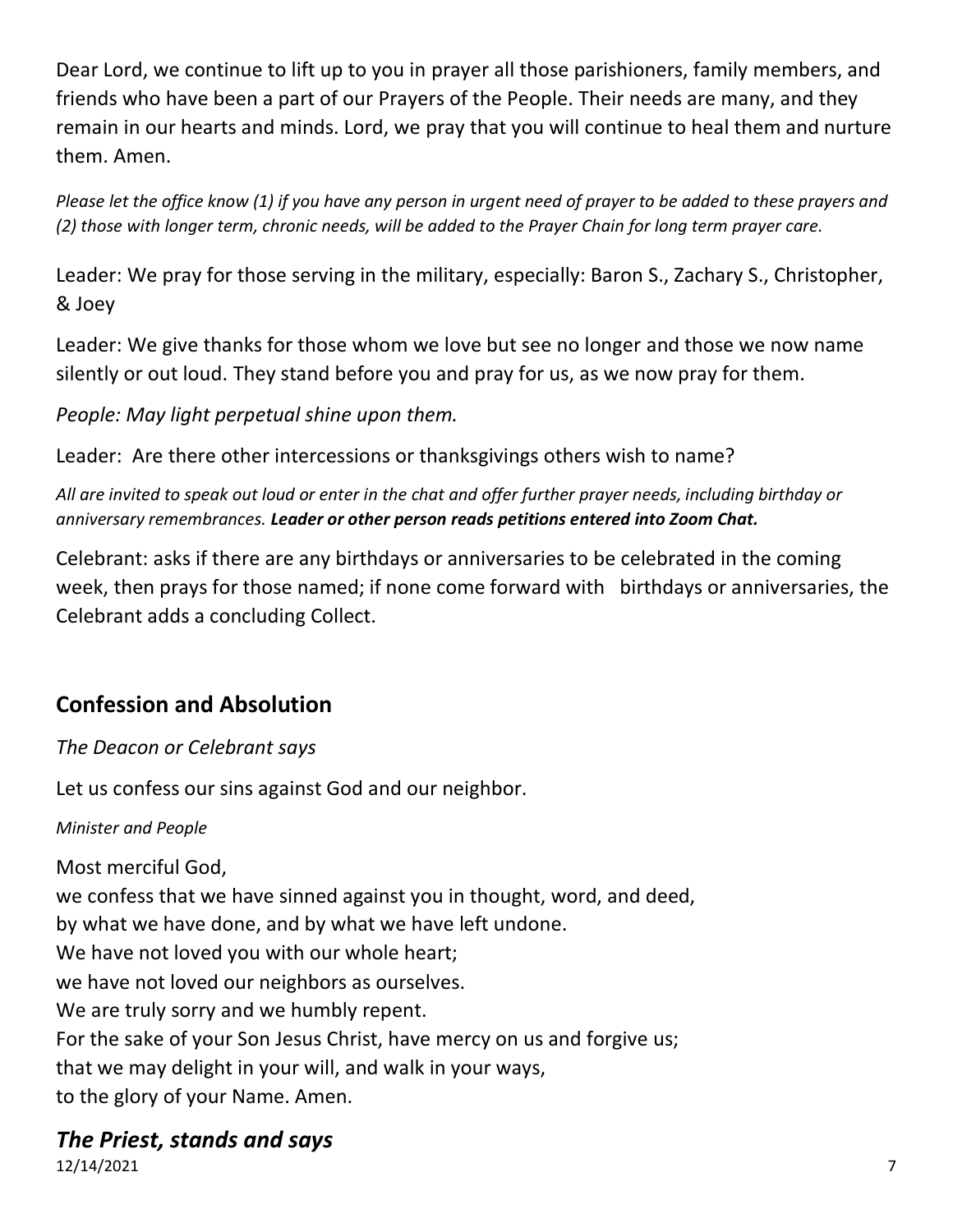Almighty God have mercy on you, forgive you all your sins through our Lord Jesus Christ, strengthen you in all goodness, and by the power of the Holy Spirit keep you in eternal life. *Amen.*



The Peace of the Lord be with you always!

#### **Anthem**

#### **Eucharistic Prayer B**

#### *Contained in the other document.*

Because you sent your beloved Son to redeem us from sin and death, and to make us heirs in him of everlasting life; that when he shall come again in power and great triumph to judge the world, we may without shame or fear rejoice to behold his appearing.

#### *Sanctus*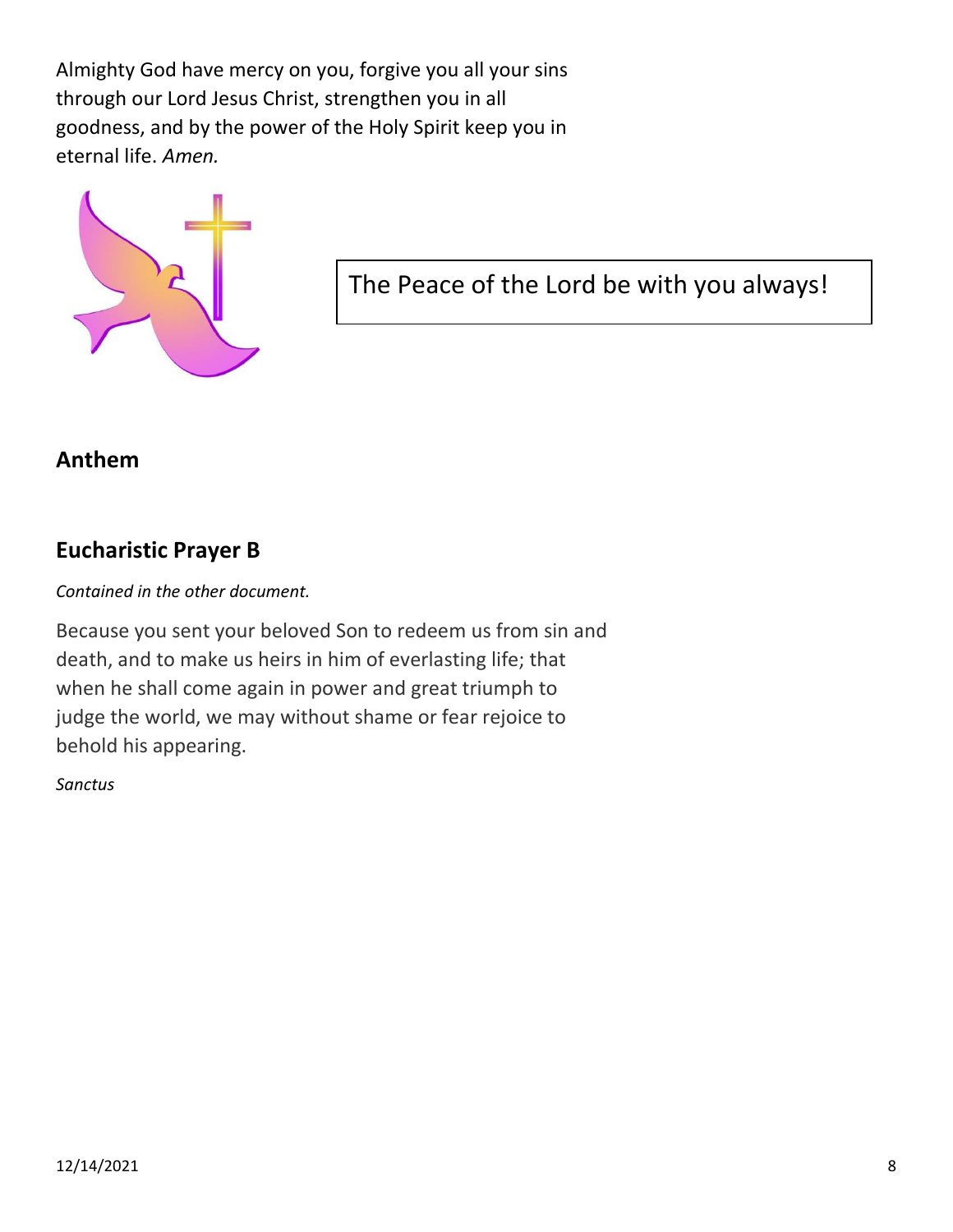

### **The Lord's Prayer**

*And now, as our Savior Christ has taught us, we are bold to say*

Our Father, who art in heaven, hallowed be thy Name,

thy kingdom come, thy will be done, on earth as it is in heaven.

Give us this day our daily bread.

And forgive us our trespasses, as we forgive those who trespass against us

And lead us not into temptation but deliver us from evil.

For thine is the kingdom, and the power, and the glory, for ever and ever.

*Amen*

### **The Fraction Anthem**

Celebrant: Alleluia! Christ our Passover is sacrificed for us.

*People: Therefore let us keep the feast. Alleluia!* 

12/14/2021 9 To receive communion please come up the center aisle and return to your pew by turning to your left and going down that side aisle.

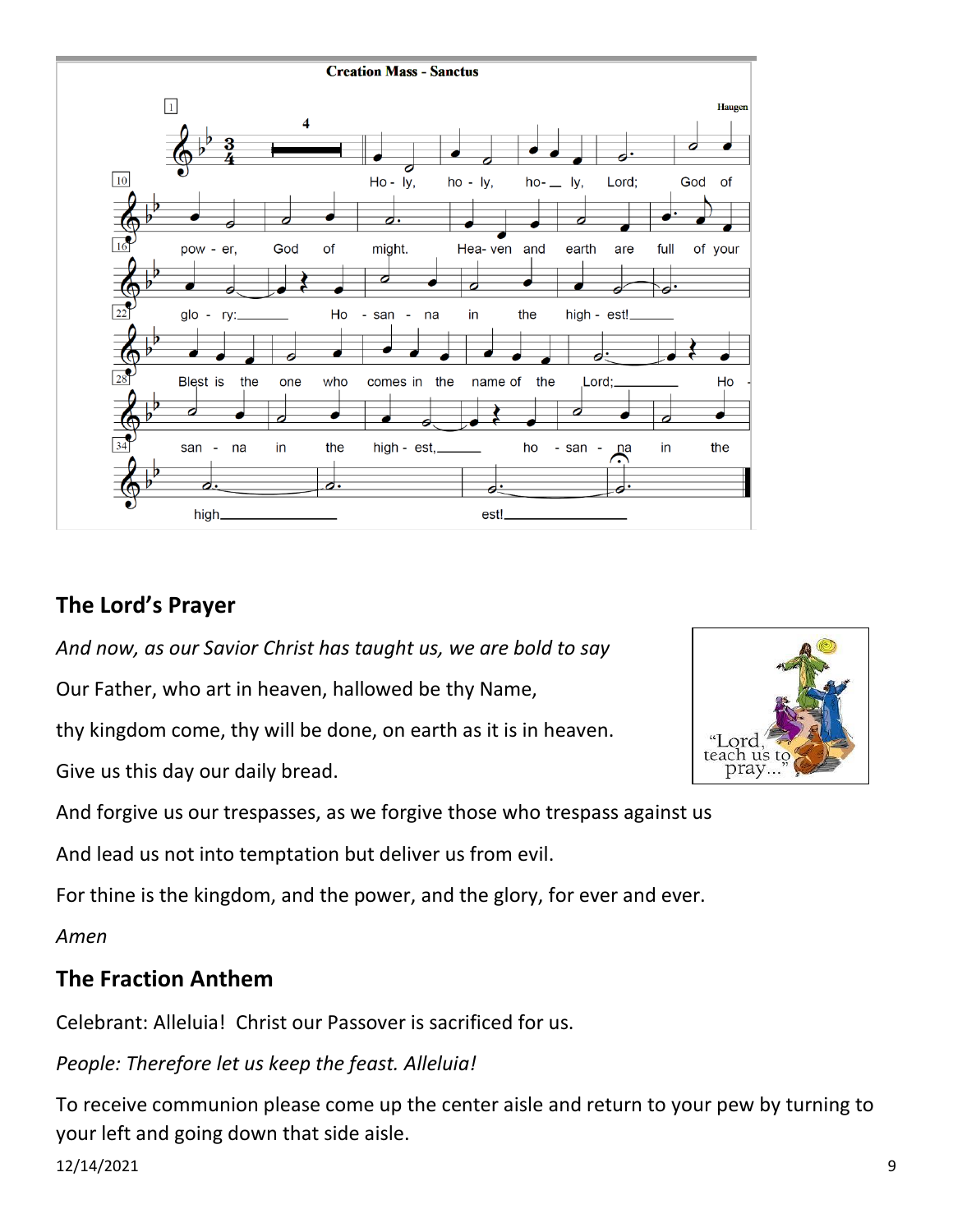#### **Communion Hymn** O come, O come, EmmanuelH56

#### **Post Communion Prayer**

Let us pray. *Celebrant and People*

Almighty and ever-loving God, we know we are the body of Christ in this world and commissioned to do your work.

With your guidance, help us to grow Grace Church in ways we cannot now imagine.

In your compassion, Lord, help us to be open to all possibilities,

In your love, Lord, help us to accept those things that we need to change, and not limit ourselves in moving forward.

In your wisdom, Lord, please show us the way to go as we become your hands, your heart, and your voice in the world.

This we pray in Jesus' name, Amen

### Blessing

**Closing Hymn** The angel Gabriel from heaven came H265

**Postlude** Unto God Be the Glory, Martin

#### **Announcements**

- ASAP Christmas flowers due
- Today Vestry meeting following the service."
- 12/24 Christmas Eve- Friday 4:30
- 12/26 9:30 Service of Lessons and Carols.